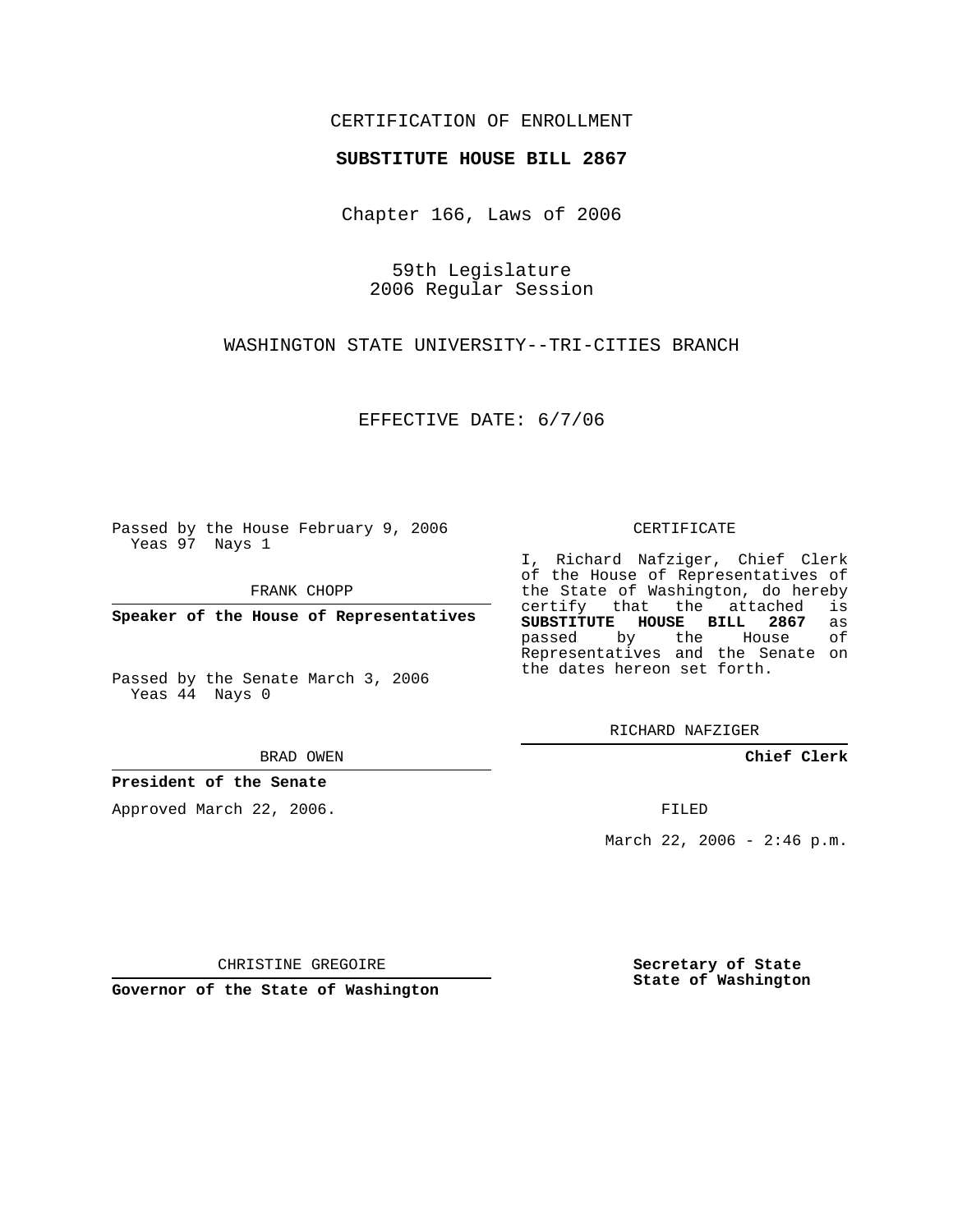## **SUBSTITUTE HOUSE BILL 2867** \_\_\_\_\_\_\_\_\_\_\_\_\_\_\_\_\_\_\_\_\_\_\_\_\_\_\_\_\_\_\_\_\_\_\_\_\_\_\_\_\_\_\_\_\_

\_\_\_\_\_\_\_\_\_\_\_\_\_\_\_\_\_\_\_\_\_\_\_\_\_\_\_\_\_\_\_\_\_\_\_\_\_\_\_\_\_\_\_\_\_

Passed Legislature - 2006 Regular Session

## **State of Washington 59th Legislature 2006 Regular Session**

**By** House Committee on Appropriations (originally sponsored by Representatives Kenney, Haler, Grant, Hankins, Cox, Sells, Roberts, Fromhold, Armstrong, Walsh, Skinner and Newhouse)

READ FIRST TIME 02/08/06.

 AN ACT Relating to expanding access to baccalaureate degree programs at Washington State University Tri-Cities; and amending RCW 28B.45.030.

BE IT ENACTED BY THE LEGISLATURE OF THE STATE OF WASHINGTON:

 **Sec. 1.** RCW 28B.45.030 and 2005 c 258 s 4 are each amended to read as follows:

 (1) Washington State University is responsible for providing baccalaureate and graduate level higher education programs to the citizens of the Tri-Cities area, under rules or guidelines adopted by the higher education coordinating board and in accordance with proportionality agreements emphasizing access for transfer students developed with the state board for community and technical colleges. Washington State University shall meet that responsibility through the operation of a branch campus in the Tri-Cities area. The branch campus shall replace and supersede the Tri-Cities university center. All land, facilities, equipment, and personnel of the Tri-Cities university center shall be transferred from the University of Washington to Washington State University.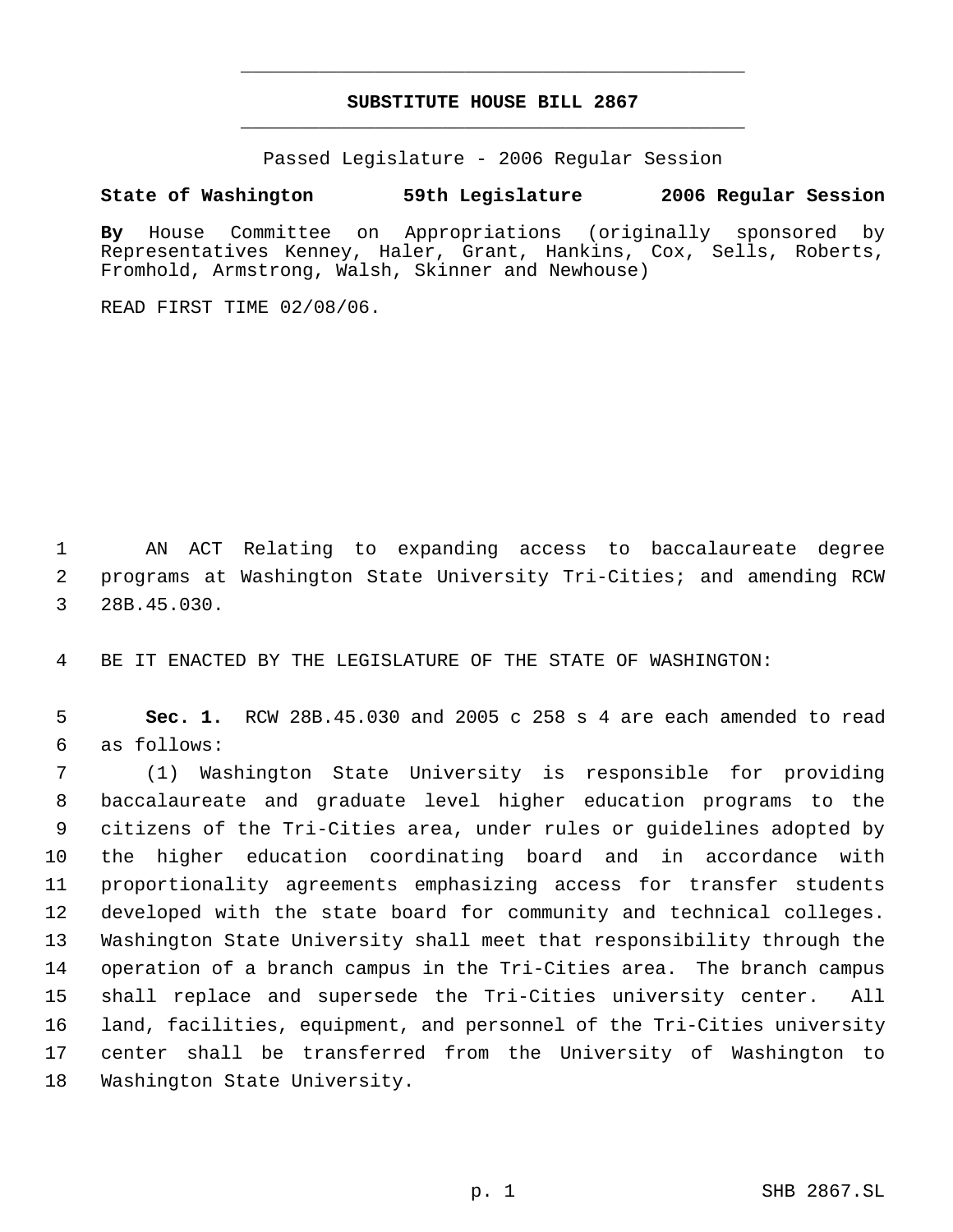(2) In 2005, the legislature authorized the expansion on a limited 2 basis of Washington State University's branch campus in the Tri-Cities area. The legislature authorized the Tri-Cities branch campus to continue providing innovative coadmission and coenrollment options with Columbia Basin College, and to expand its upper-division capacity for transfer students and graduate capacity and programs. The branch campus was given authority beginning in fall 2006 to offer lower- division courses linked to specific majors in fields not addressed at 9 the local community colleges. The campus was also authorized to directly admit freshmen and sophomores for a bachelor's degree program in biotechnology subject to approval by the higher education coordinating board. The legislature finds that the Tri-Cities 13 community is very engaged in and committed to exploring the further expansion of Washington State University Tri-Cities branch campus into a four-year institution and considers this issue to be a top priority for the larger Tri-Cities region.

 (3) Washington State University Tri-Cities shall continue providing innovative coadmission and coenrollment options with Columbia Basin College, and expand its upper division capacity for transfer students and graduate capacity and programs. The campus shall also seek additional opportunities to collaborate with the Pacific Northwest national laboratory. Beginning in the fall of 2006, the campus may offer lower division courses linked to specific majors in fields not addressed at local community colleges. The campus may admit lower division students through coadmission or coenrollment agreements with a community college, or through direct transfer for students who have accumulated approximately one year of transferable college credits. In addition to offering lower division courses linked to specific majors as addressed above, the campus may also directly admit freshmen and sophomores for a bachelor's degree program in biotechnology subject to 31 approval by the higher education coordinating board. ((The campus may not directly admit freshmen and sophomores for degree programs other than biotechnology, however this topic shall be the subject of further 34 study and recommendations by the higher education coordinating board.)) (4) The Washington State University Tri-Cities branch campus shall develop a plan for expanding into a four-year institution and shall 37 identify new degree programs and course offerings focused on areas of specific need in higher education that exist in southeastern